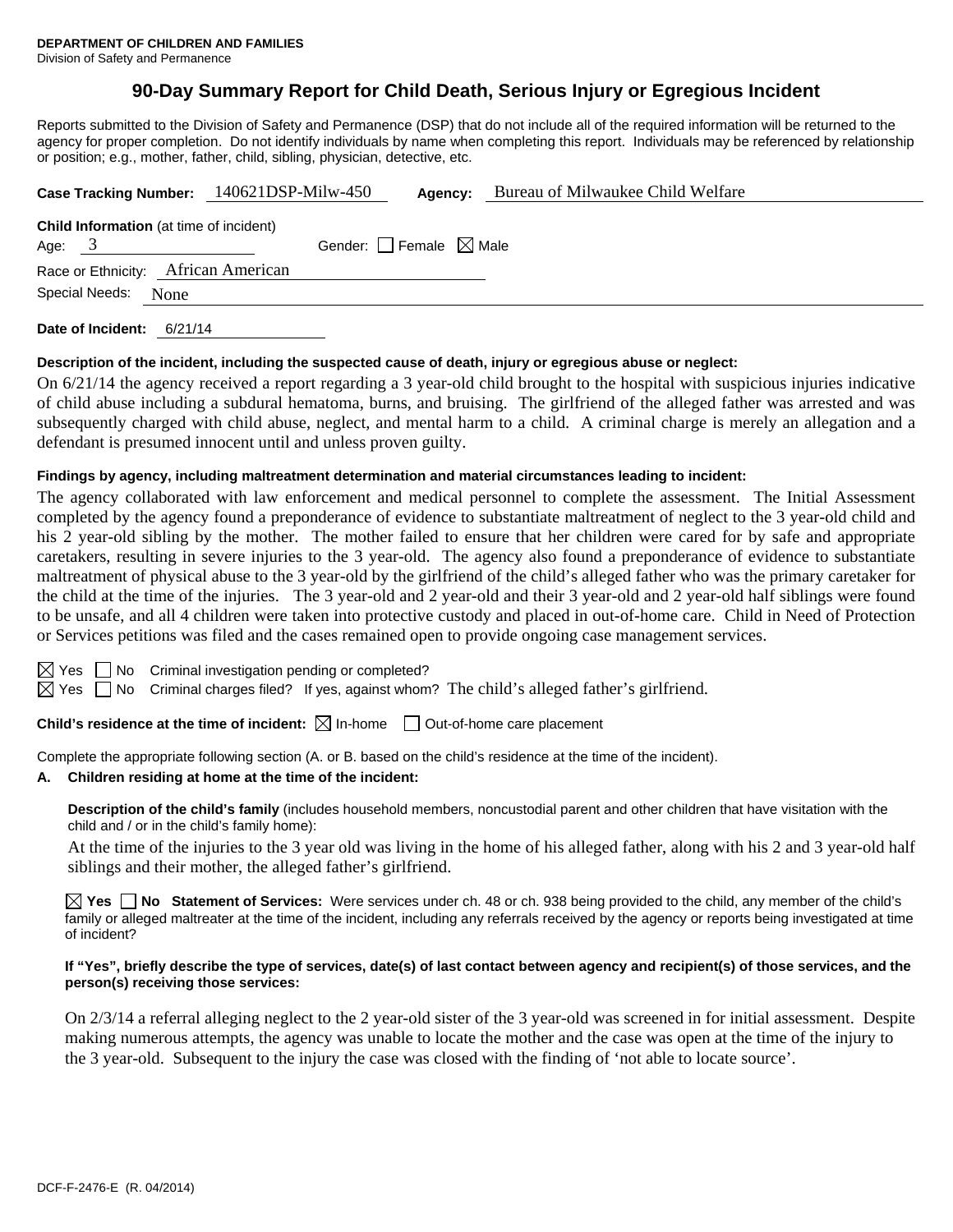# **Summary of all involvement in services as adults under ch. 48 or ch. 938 by child's parents or alleged maltreater in the previous five years:** (Does not include the current incident.)

On 1/20/09 the agency received and screened in a referral alleging neglect and physical abuse to a baby (now 5 year old) by his mother. The assessment completed by the agency found insufficient evidence to substantiate the allegations of neglect and abuse by the mother. The baby (now 5 year-old) and his 4 year-old (now 10 year-old) brother were determined to be unsafe, placed in out-of-home care, served under a Child in Need of Protection and Services petition. The parents' rights were terminated and the children were adopted. (Note: the baby and 4 year-old are biological half-siblings of the 3 year-old child who is the subject of this summary)

#### **Summary of actions taken by the agency under ch. 48, including any investigation of a report or referrals to services involving the child, any member of the child's family living in this household and the child's parents and alleged maltreater.** (Does not include the current incident.)

(Note: Screened out reports listed in this section may include only the date of the report, screening decision, and if a referral to services occurred at Access. Reports that do not constitute a reasonable suspicion of maltreatment or a reason to believe that the child is threatened with harm are not required to be screened in for an initial assessment, and no further action is required by the agency.)

On 9/12/08 the agency screened in a Services Report regarding a baby (now 5 year old) and 4 year-old (now 10 year old) of the mother. The reporter requested a home study of the grandparent's home. The home study was completed and the case was closed.

On 1/20/09 the agency received and screened in a referral alleging neglect and physical abuse to a baby (now 5 year old) by the mother. The assessment completed by the agency found insufficient evidence to substantiate the allegations of neglect and abuse by the mother. The baby (now 5 year-old) and his 4 year-old (now 10 year-old) brother were determined to be unsafe, placed in out of home care, served under a Child in Need of Protection and Services petition. The parents' rights were terminated and the children were adopted

On 1/23/09 the agency screened out a CPS report.

On 11/12/10 the agency screened out a CPS report.

On 2/3/14 a referral alleging neglect to the 2 year-old sister of the 3 year-old (subject of this summary) was screened in for initial assessment. Despite making numerous attempts, the agency was unable to locate the mother and the case was open at the time of the injury to the 3 year-old. Subsequent to the injury the case was closed with the finding of 'not able to locate source'.

# **Summary of any investigation involving the child, any member of the child's family and alleged maltreater conducted under ch. 48 and any services provided to the child and child's family since the date of the incident:**

The agency collaborated with law enforcement and medical personnel to complete the assessment. The Initial Assessment completed by the agency found a preponderance of evidence to substantiate maltreatment of neglect to the 3 year-old child and his 2 year-old sibling by the mother. The agency also found a preponderance of evidence to substantiate maltreatment of physical abuse to the 3 year-old by the girlfriend of the child's alleged father who was the primary caretaker for the child at the time of the injuries. The 3 year-old and 2 year-old and their 3 year-old and 2 year-old half siblings were found to be unsafe, and all 4 children were taken into protective custody and placed in out-of-home care. Child in Need of Protection or Services petitions was filed and the cases remained open to provide ongoing case management services.

# **B. Children residing in out-of-home care (OHC) placement at time of incident:**

**Description of the OHC placement and basis for decision to place child there:** N/A

# **Description of all other persons residing in the OHC placement home:**

N/A

**Licensing history:** Including type of license, duration of license, summary of any violations by licensee or an employee of licensee or other actions that constitute a substantial failure to protect and promote the welfare of the child. N/A